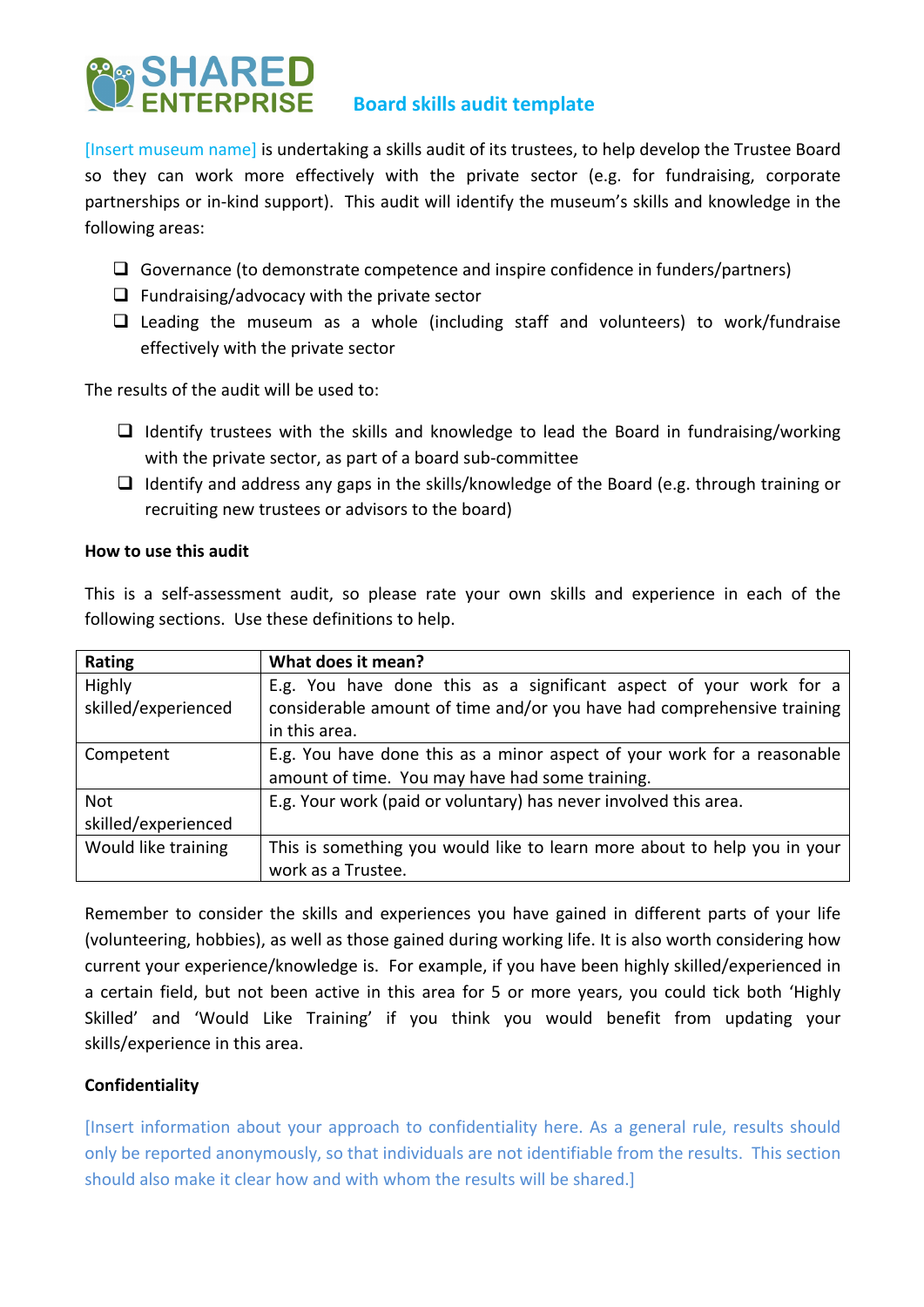

| <b>Name</b>             |     |         |  |
|-------------------------|-----|---------|--|
| Occupation              |     |         |  |
| Reasons<br><b>Board</b> | for | joining |  |

## **Board governance**

| <b>KNOWLEDGE</b>                                                | <b>Highly</b><br>knowledgeable | <b>Competent</b> | <b>Not</b><br>knowledgeable | <b>Would like</b><br>training |
|-----------------------------------------------------------------|--------------------------------|------------------|-----------------------------|-------------------------------|
| Understanding of trustee role<br>and responsibilities           |                                |                  |                             |                               |
| Understanding of legislation/<br>regulations for charity boards |                                |                  |                             |                               |

| <b>SKILLS/EXPERIENCE</b>         | Highly skilled/ Competent<br>experienced | Not skilled/<br>experience | <b>Would like</b><br>training |
|----------------------------------|------------------------------------------|----------------------------|-------------------------------|
| <b>Budget management</b>         |                                          |                            |                               |
| Financial accounting<br>controls | and                                      |                            |                               |
| Succession planning              |                                          |                            |                               |
| Board performance<br>management  |                                          |                            |                               |
| Policy development               |                                          |                            |                               |
| Strategic planning               |                                          |                            |                               |
| Advocacy                         |                                          |                            |                               |

# **Fundraising/advocacy**

| <b>KNOWLEDGE</b>                                                                           | <b>Highly</b><br>knowledgeable | <b>Competent</b> | <b>Not</b><br>knowledgeable | <b>Would like</b><br>training |
|--------------------------------------------------------------------------------------------|--------------------------------|------------------|-----------------------------|-------------------------------|
| Connections with local<br>businesses/individuals                                           |                                |                  |                             |                               |
| Connections with<br>businesses/individuals with<br>relevance to the museum's<br>collection |                                |                  |                             |                               |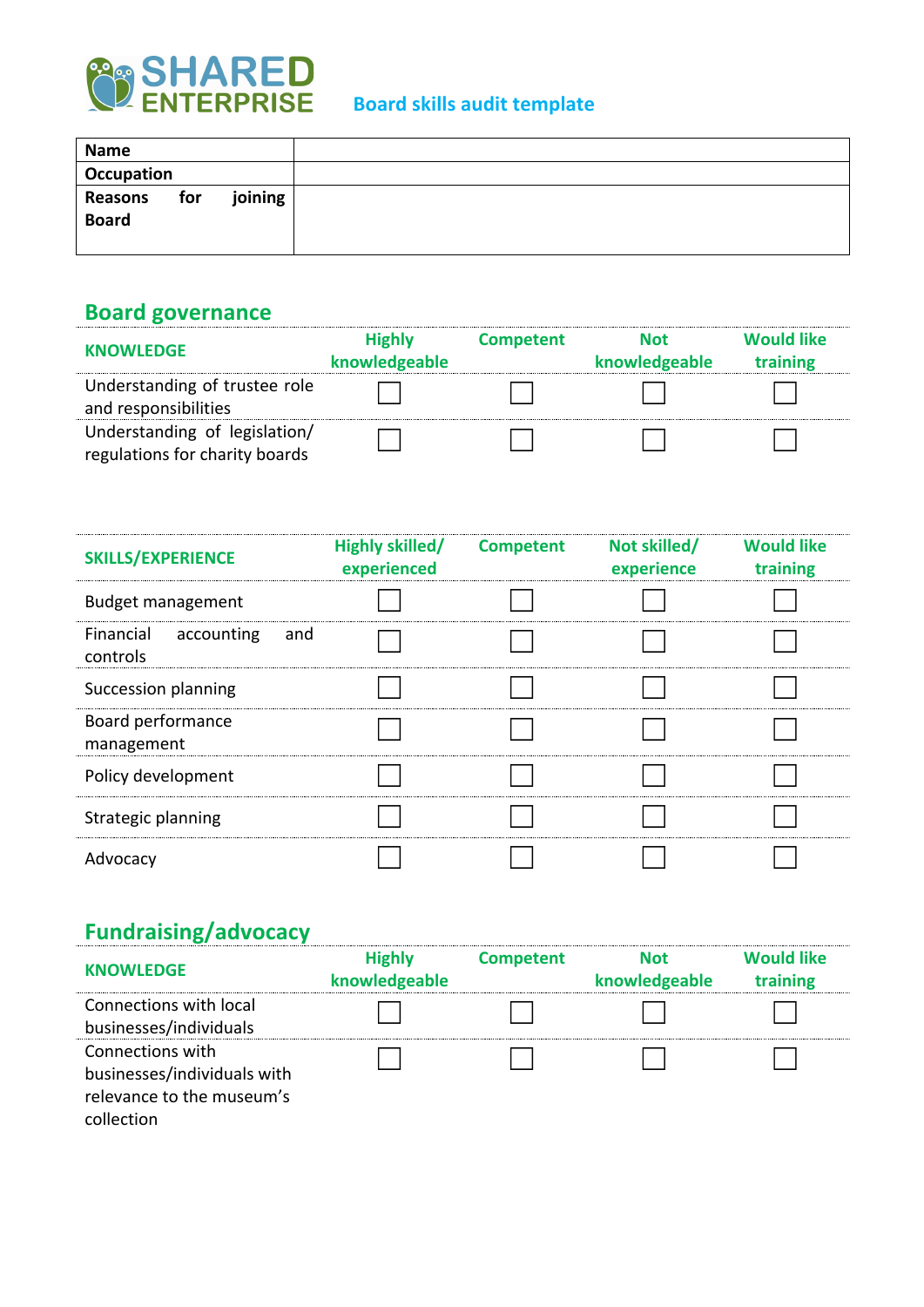

| <b>SKILLS/EXPERIENCE</b>                                                                                           | Highly skilled/<br>experienced | <b>Competent</b> | Not skilled/<br>experience | <b>Would like</b><br>training |
|--------------------------------------------------------------------------------------------------------------------|--------------------------------|------------------|----------------------------|-------------------------------|
| Internet research                                                                                                  |                                |                  |                            |                               |
| Spreadsheet or database<br>creation and management (to<br>record funders/partners and<br>track contact with them)  |                                |                  |                            |                               |
| Writing bids/proposals (to<br>develop a Case for Support<br>for why funders should give<br>to the museum)          |                                |                  |                            |                               |
| Project management (to<br>produce a prioritised action<br>plan for fundraising/working<br>with the private sector) |                                |                  |                            |                               |
| Presentation (for explaining<br>your Case for Support with<br>funders/partners)                                    |                                |                  |                            |                               |
| Negotiation (for agreeing<br>deals with funders/partners)                                                          |                                |                  |                            |                               |

| <b>ATTRIBUTES</b>                                       | Highly skilled/<br>experienced | <b>Competent</b> | Not skilled/<br>experience  | <b>Would like</b><br>training |
|---------------------------------------------------------|--------------------------------|------------------|-----------------------------|-------------------------------|
| Self-confidence                                         |                                |                  |                             |                               |
| Resilience (being able to take<br>knock backs!)         |                                |                  |                             |                               |
| Persistence (to follow-up with<br>approaches to         |                                |                  |                             |                               |
| businesses/individuals)                                 |                                |                  |                             |                               |
| <b>Leading fundraising</b>                              |                                |                  |                             |                               |
| <b>KNOWLEDGE</b>                                        | <b>Highly</b><br>knowledgeable | <b>Competent</b> | <b>Not</b><br>knowledgeable | <b>Would like</b><br>training |
| Understanding of staff &<br>volunteer motivations/needs |                                |                  |                             |                               |
| Understanding of volunteer<br>management best practice  |                                |                  |                             |                               |